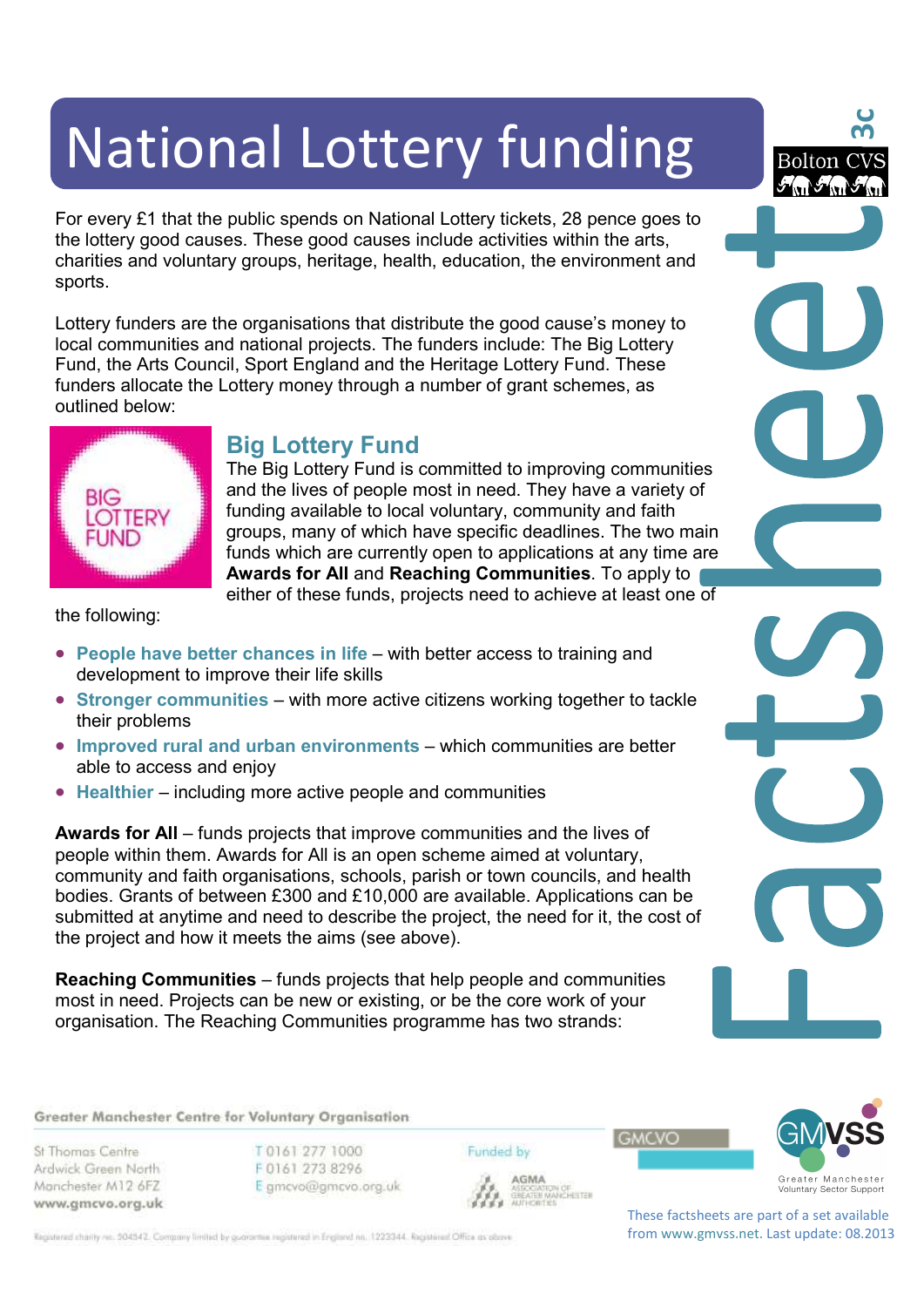# This factsheet is for guidance only - see terms of use, copyright and disclaimer on www.gmvss.net/terms

- **Reaching Communities** funding from £10,000 to £500,000 for revenue projects and/or smaller capital projects up to £50,000.
- **Reaching Communities Buildings** funding of between £100,000 and £500,000 for large capital projects.

In addition to meeting the outcomes above, each project must **respond to need and involve its beneficiaries** (the people who will benefit from the project) in planning and running the project



## **Arts Council England**

**Key Word** 

**Need** – a circumstance, condition or situation which requires some course of action in order to make it better

Arts Council England works to bring great art to everyone by championing, developing and investing in artistic experiences that enrich people's lives. The Arts

Council supports a range of artistic activities from theatre to music, literature to dance, photography to digital art, carnival to crafts.

Arts Council funding is for arts activities that 'engage' people in England and help artists and arts organisations to carry out their work. By engage, they mean stimulating or inspiring people to become actively involved with the arts. This could include attending an arts event, taking part in an arts activity, or creating a work of art.

Grants normally range from between £1,000 and £100,000. Grants for the arts are a continuous programme so you can apply at any time. The grants are for time-limited, selfcontained activities. Applications can be made online (the preferred method), or in a printed copy.



## **Sport England**

The Sport England vision is to make England an active and successful sporting nation. Its Community Investment Fund helps to achieve three sports and physical activity objectives:

- **Start** to improve the health of the nation, particularly for disadvantaged groups.
- **Stay** through a thriving network of clubs, coaches and volunteers, and a commitment to equality.
- **Succeed** through an infrastructure capable of developing world class performers in sport.

#### **Sport England's programmes include:**

- **Small Grants programme** Set up to support local community sport projects that increase participation, or develop opportunities for people to excel at their chosen sport. You can apply for £300 to £10,000.
- **Sportsmatch** this programme funds new community projects that grow or sustain participation in sport. Specifically for not-for-profit organisations,

Greater Manchester Centre for Voluntary Organisation

St Thomas Centre Ardwick Green North Manchester M12 6FZ www.gmcvo.org.uk T0161 277 1000 F0161 273 8296 E gmcvo@gmcvo.org.uk Funded by **AGM/** 



Registered charity no. 504542. Company limited by guarantee registered in England no. 1223344. Registered Office as obove

These factsheets are part of a set available from www.gmvss.net. Last update: 08.2013

**GMCVO**